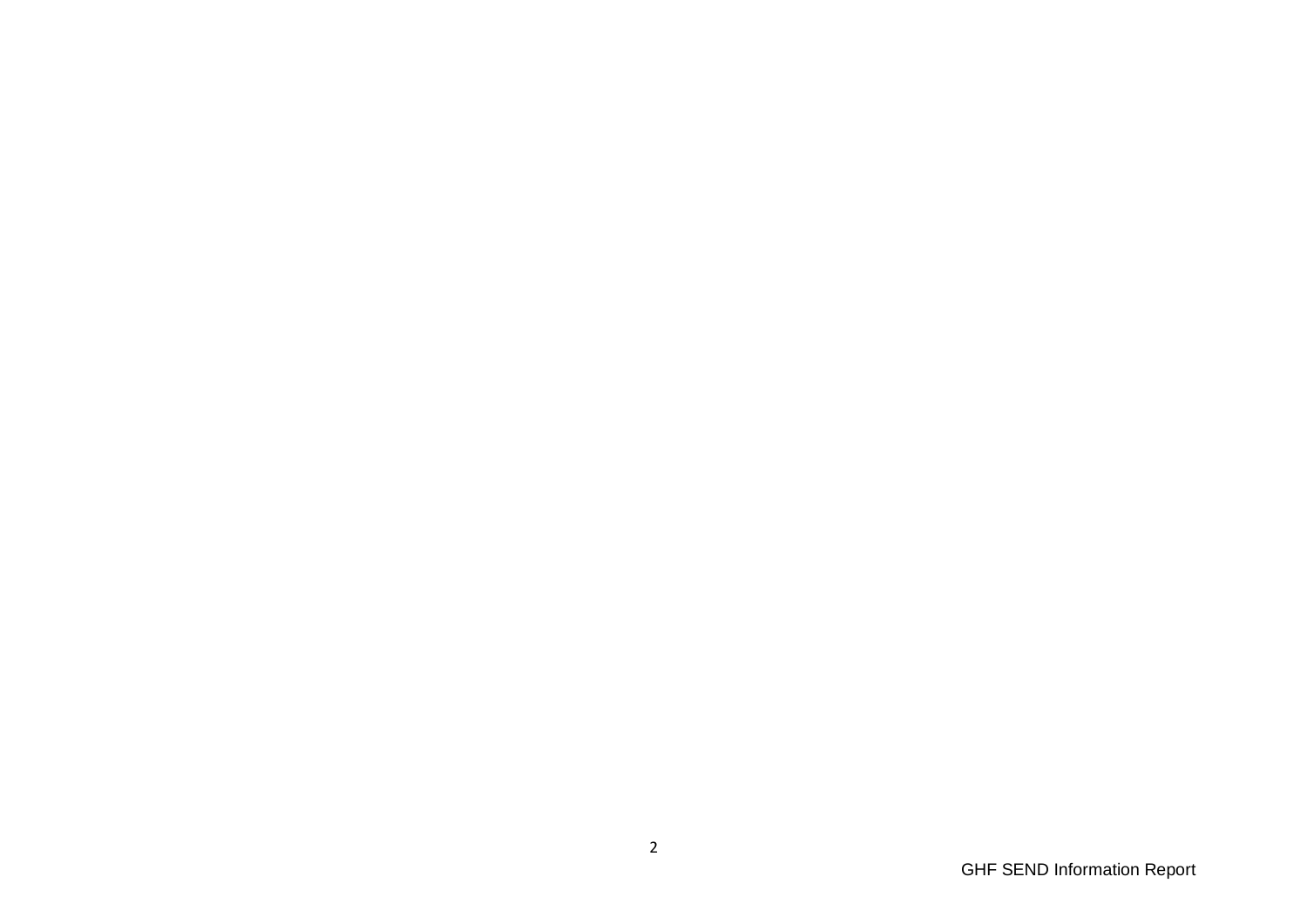All Lambeth maintained schools have a similar approach to meeting the needs of pupils with Special Educational Needs and are supported by the Local Authority to ensure that all pupils, regardless of their specific needs, make the best possible progress in school. All schools are supported to be as inclusive as possible, with the needs of pupils with a Special Educational Need/s and or Disabilities being met in a mainstream setting wherever possible, where families want this to happen.

The school will meet the needs of children with the following SEND (Special Educational Needs and or Disabilities):

- Communication and Interaction
- Cognition and Learning
- Social, Mental and Emotional Health
- Sensory/Physical

The information below details the offer within The Gipsy Hill Federation and ways in which parents, children and young people may access the support required.

There is a glossary of abbreviations we have used, at the end of this SEND Information Report.

Published: November 2014 Reviewed: September 2021 Next review date: September 2022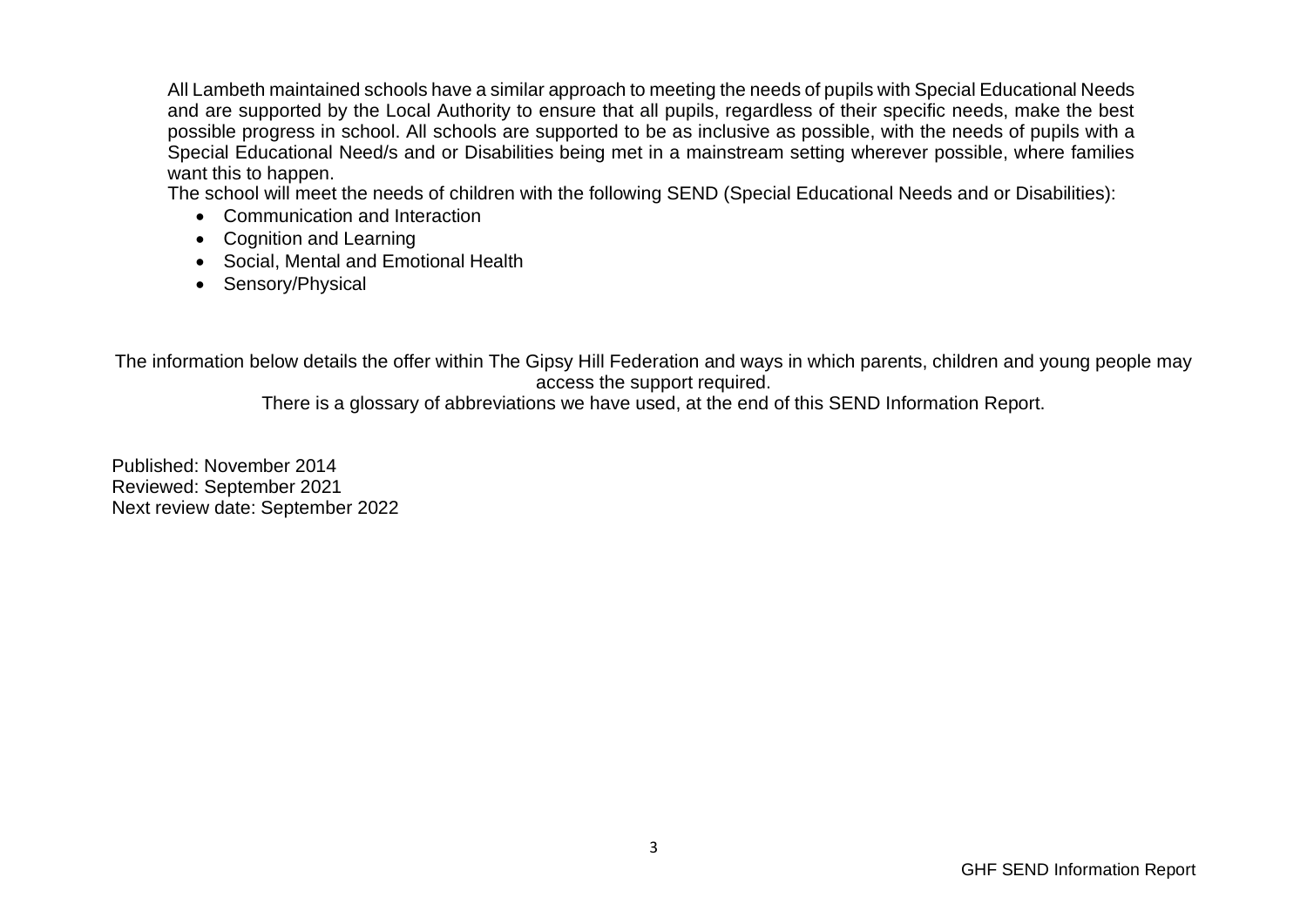### **PEOPLE WHO SUPPORT CHILDREN WITH SPECIAL EDUCATIONAL NEEDS/ AND OR DISABILITIES IN KINGSWOOD SCHOOL:**

| Who are the best people to talk at Kingswood about your child's difficulties with learning/ Special Educational |                                                                                                                                                                                                                                                                                                                                                                                                                                                                                                                                                                                                                                                                                                                                                                                                                                                                                                                                                                                                                                                                                                                                                                                                                                                                                                                                                                                                                                                                                                                                                                                                                                                                                                                                      |  |
|-----------------------------------------------------------------------------------------------------------------|--------------------------------------------------------------------------------------------------------------------------------------------------------------------------------------------------------------------------------------------------------------------------------------------------------------------------------------------------------------------------------------------------------------------------------------------------------------------------------------------------------------------------------------------------------------------------------------------------------------------------------------------------------------------------------------------------------------------------------------------------------------------------------------------------------------------------------------------------------------------------------------------------------------------------------------------------------------------------------------------------------------------------------------------------------------------------------------------------------------------------------------------------------------------------------------------------------------------------------------------------------------------------------------------------------------------------------------------------------------------------------------------------------------------------------------------------------------------------------------------------------------------------------------------------------------------------------------------------------------------------------------------------------------------------------------------------------------------------------------|--|
|                                                                                                                 | Needs/Disability (SEND)? How can you talk to them about your child if you need to?                                                                                                                                                                                                                                                                                                                                                                                                                                                                                                                                                                                                                                                                                                                                                                                                                                                                                                                                                                                                                                                                                                                                                                                                                                                                                                                                                                                                                                                                                                                                                                                                                                                   |  |
| <b>Class Teacher</b><br>Your child's class teacher is<br>the first point of contact.                            | The Class Teacher is responsible for:<br>Making sure that all children have access to outstanding teaching with a broad and balanced curriculum that<br>is adapted to meet your child's individual needs.<br>Monitoring the progress of your child and identifying, planning and delivering any additional support your<br>child may need.<br>Creating Individual Education Plans (IEP), for children with an EHC Plan (Education, Health and Care Plan)<br>$\bullet$<br>or a learning plan for children who require more individualised support. This will be created in partnership<br>with the SENCO. The IEP and relevant reports are shared with parents. The class teacher will also share<br>key information at parents' evening appointments.<br>Ensuring that all members of staff working with your child are aware of your child's individual needs and/or<br>conditions and which adaptations and support work best for them in order for them to make progress. This<br>may involve adaptation and adjustments to the curriculum and teaching and/or at times the wider team,<br>specialist support staff and individually planned work and resources.<br>Ensuring they adhere to The Gipsy Hill Federation's SEND Policy and that this is fully reflected in their<br>teaching.<br>How to contact your child's class teacher: we operate an open door policy where you are able to speak to<br>your child's class teacher when needed, although we ask that you do not engage them in lengthy conversations<br>at the beginning of the day when they are responsible for bringing the class into school. If you would like to<br>speak with them in depth, feel free to arrange an appropriate time to meet with them. |  |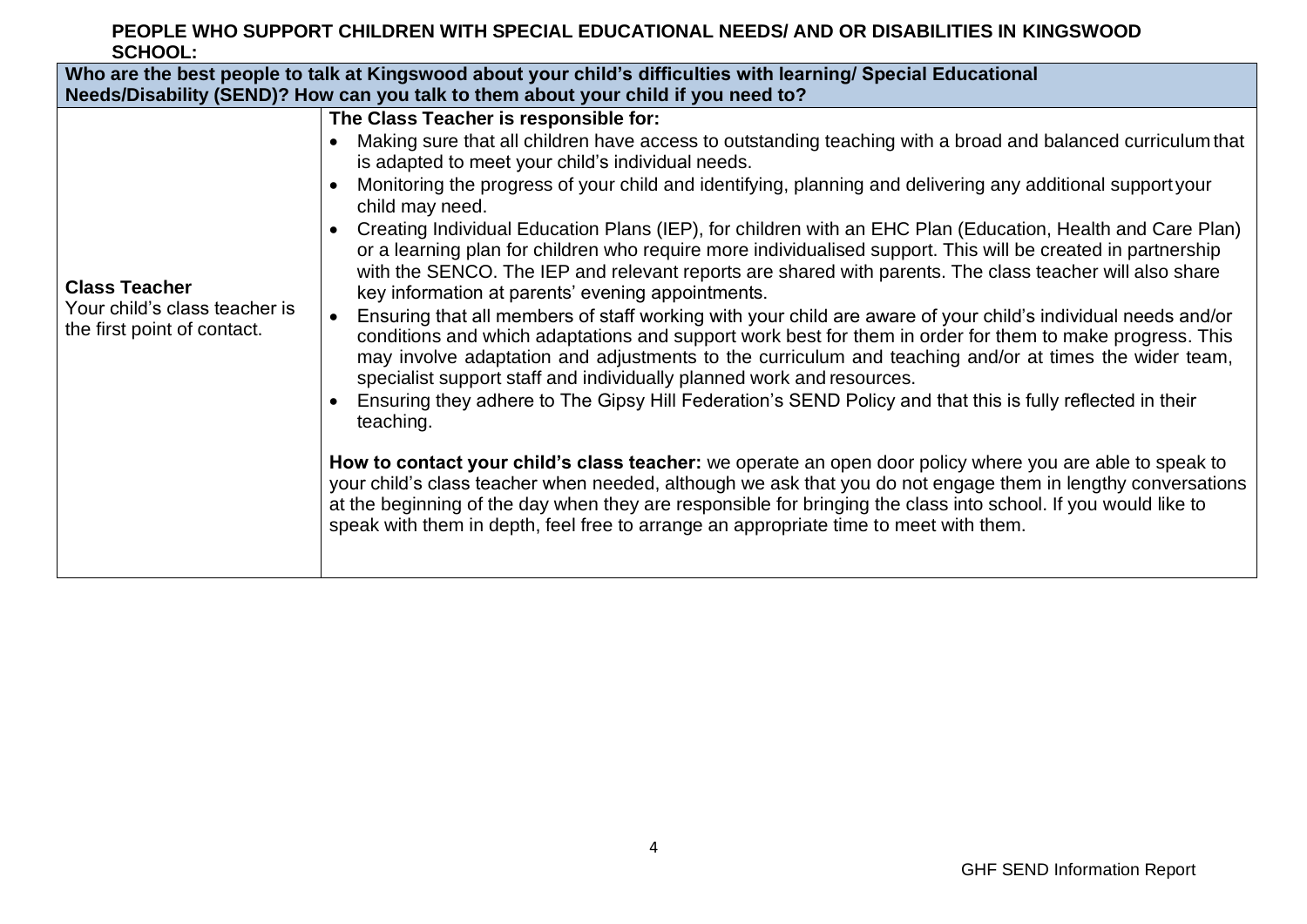| <b>The Special Educational</b><br><b>Needs Co-ordinator</b><br>(SENCO) | The SENCO is responsible for:<br>Coordinating all the support for children with Special Educational Needs and or Disabilities (SEND), and<br>developing Kingswood Information Report to ensure that the appropriate provision is in place in order to<br>meet the needs of all SEND children.<br>Ensuring that parents/carers are fully involved in their child's learning and decision-making regarding their<br>SEND.<br>Liaising with external agencies e.g. Speech and Language Therapy, Educational Psychology etc.<br>$\bullet$<br>Updating the school's SEND record of need.<br>$\bullet$<br>Providing specialist support and appropriate training for teachers and support staff.<br>$\bullet$<br>Supporting your child's class teacher to create Individual Education Plans (IEP) for children with an EHC<br>Plan or learning plans for children who require more individualised support.<br>Identifying and collating information for Education, Health and Care Plans when needed.<br>$\bullet$<br>How to contact your SENCO: SENCOs, wherever possible, are available on the school gate at the beginning<br>and end of the day so that you can speak with them to arrange an appointment. Alternatively, you can speak to<br>the class teacher to arrange for the SENCO to contact you, or telephone the school to make an appointment.<br>speak directly to the SENCO. |
|------------------------------------------------------------------------|---------------------------------------------------------------------------------------------------------------------------------------------------------------------------------------------------------------------------------------------------------------------------------------------------------------------------------------------------------------------------------------------------------------------------------------------------------------------------------------------------------------------------------------------------------------------------------------------------------------------------------------------------------------------------------------------------------------------------------------------------------------------------------------------------------------------------------------------------------------------------------------------------------------------------------------------------------------------------------------------------------------------------------------------------------------------------------------------------------------------------------------------------------------------------------------------------------------------------------------------------------------------------------------------------------------------------------------------------------------------------------------|
|                                                                        |                                                                                                                                                                                                                                                                                                                                                                                                                                                                                                                                                                                                                                                                                                                                                                                                                                                                                                                                                                                                                                                                                                                                                                                                                                                                                                                                                                                       |
| <b>Support Staff</b>                                                   | Support Staff work alongside your child's class teacher and SENCO to support all children's learning needs.                                                                                                                                                                                                                                                                                                                                                                                                                                                                                                                                                                                                                                                                                                                                                                                                                                                                                                                                                                                                                                                                                                                                                                                                                                                                           |
| <b>Teaching Assistant (TA)</b>                                         | Members of Support Staff may be allocated to work with a pupil with special educational needs and/or<br>disabilities, or may provide specialist support in a particular area, such as speech and<br>language therapy.                                                                                                                                                                                                                                                                                                                                                                                                                                                                                                                                                                                                                                                                                                                                                                                                                                                                                                                                                                                                                                                                                                                                                                 |
| Key Adult Teaching Assistant                                           |                                                                                                                                                                                                                                                                                                                                                                                                                                                                                                                                                                                                                                                                                                                                                                                                                                                                                                                                                                                                                                                                                                                                                                                                                                                                                                                                                                                       |
| <b>Special Educational Needs</b><br><b>Practitioner (SENP)</b>         | A child may receive support from a number of adults. You will be informed of any additional interventions your<br>child is receiving. A conversation with the class teacher or SENCO will give you a full overview of this support.<br>If you would like to speak to the support staff working with your child, please feel free to do so through your<br>child's class teacher.                                                                                                                                                                                                                                                                                                                                                                                                                                                                                                                                                                                                                                                                                                                                                                                                                                                                                                                                                                                                      |
| <b>Higher Level Teaching</b>                                           |                                                                                                                                                                                                                                                                                                                                                                                                                                                                                                                                                                                                                                                                                                                                                                                                                                                                                                                                                                                                                                                                                                                                                                                                                                                                                                                                                                                       |
| <b>Assistant (HLTA)</b>                                                | At Kingswood we welcome regular dialogue between parents and all staff on how a child's day has been and<br>we actively encourage this continued feedback.                                                                                                                                                                                                                                                                                                                                                                                                                                                                                                                                                                                                                                                                                                                                                                                                                                                                                                                                                                                                                                                                                                                                                                                                                            |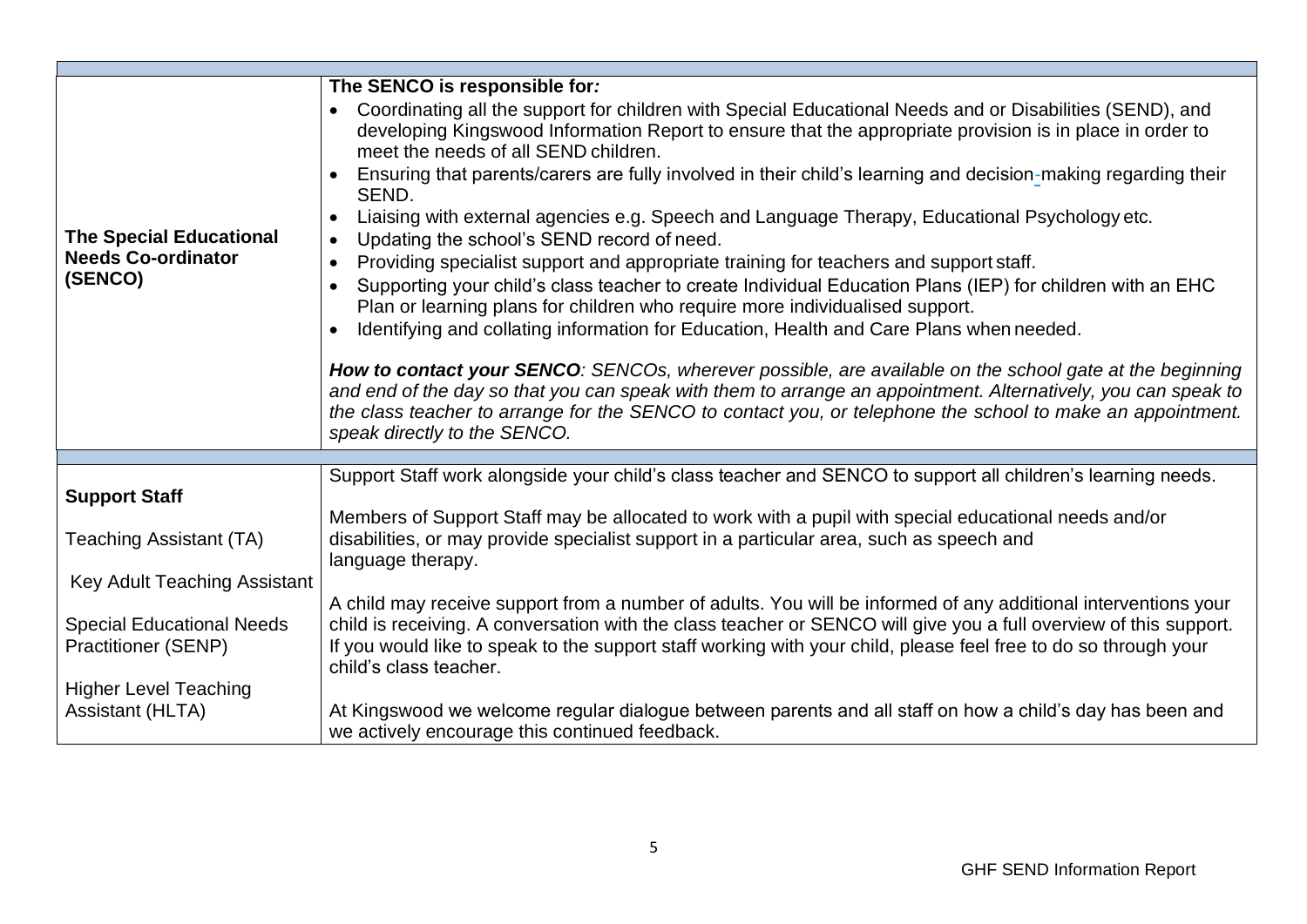| <b>Executive Headteacher /</b><br><b>Headteacher</b> | The Executive Headteacher / Headteacher is responsible for:<br>The day-to-day management of all aspects of the school, which includes the support for children with<br>SEND. The Executive Headteacher / Headteacher delegates responsibility to the SENCO, who is<br>responsible for ensuring appropriate provision is in place to meet your child's needs and support your<br>child's learning, and the class teachers who are responsible for ensuring every child receives quality first<br>teaching so that they make the best possible progress.<br>The Headteacher must make sure that the Governing Body is kept up to date about all issues in the school<br>relating to SEND.<br>How to contact the Executive Headteacher / Headteacher: contact can be made via the school office or by<br>speaking directly to the Headteacher who is normally available at the start and the end of the day for an<br>appointment. |
|------------------------------------------------------|---------------------------------------------------------------------------------------------------------------------------------------------------------------------------------------------------------------------------------------------------------------------------------------------------------------------------------------------------------------------------------------------------------------------------------------------------------------------------------------------------------------------------------------------------------------------------------------------------------------------------------------------------------------------------------------------------------------------------------------------------------------------------------------------------------------------------------------------------------------------------------------------------------------------------------|
|                                                      |                                                                                                                                                                                                                                                                                                                                                                                                                                                                                                                                                                                                                                                                                                                                                                                                                                                                                                                                 |
| <b>SEND Governor</b><br>.<br>$\mathbf{A}$            | The SEND Governor is responsible for:<br>Making sure that the Kingswood has an up to date SEND Report.<br>Making sure that the Kingswood has appropriate provision and has made necessary adaptations to meet<br>the needs of all children in Kingswood.<br>Making sure that the school's SEN funding is appropriately spent.<br>Making sure that the necessary support is made for any child who attends the school who has SEN and/or<br>disabilities.<br>Making visits to understand and monitor the support given to children with SEND in Kingswood<br>and to ensure that every child maximises his/her potential in Kingswood.<br>How to contact the SEND Governor: write to the SEND Governor via the school office.                                                                                                                                                                                                     |

**How children with SEND are involved in their education?**

# **Annual review/ EHC plans**

Children's views are sought before the annual review and feed directly into the meeting and, therefore, their wishes influence changes to their provision and support in place. How children's views are sought will look different from child to child and will depend on the age of the child and their ability to share their views in different formats. Children might complete a 'thoughts and feelings' worksheet independently or with the support of an adult; they might be asked to share their views through pictures and photos; they might be asked to reflect on a timeline and therefore project forward their wishes for the future; etc.

# **Planning**

Teachers ensure that planning reflects the needs of their class and will annotate specific adaptations for individuals and groups onto their plans. Plans are shared with adults working within the class and, through ongoing reflection and discussions, are adapted throughout the learning journey. Teachers ask children to give feedback regularly on how well they feel they are doing or whether they feel they need

6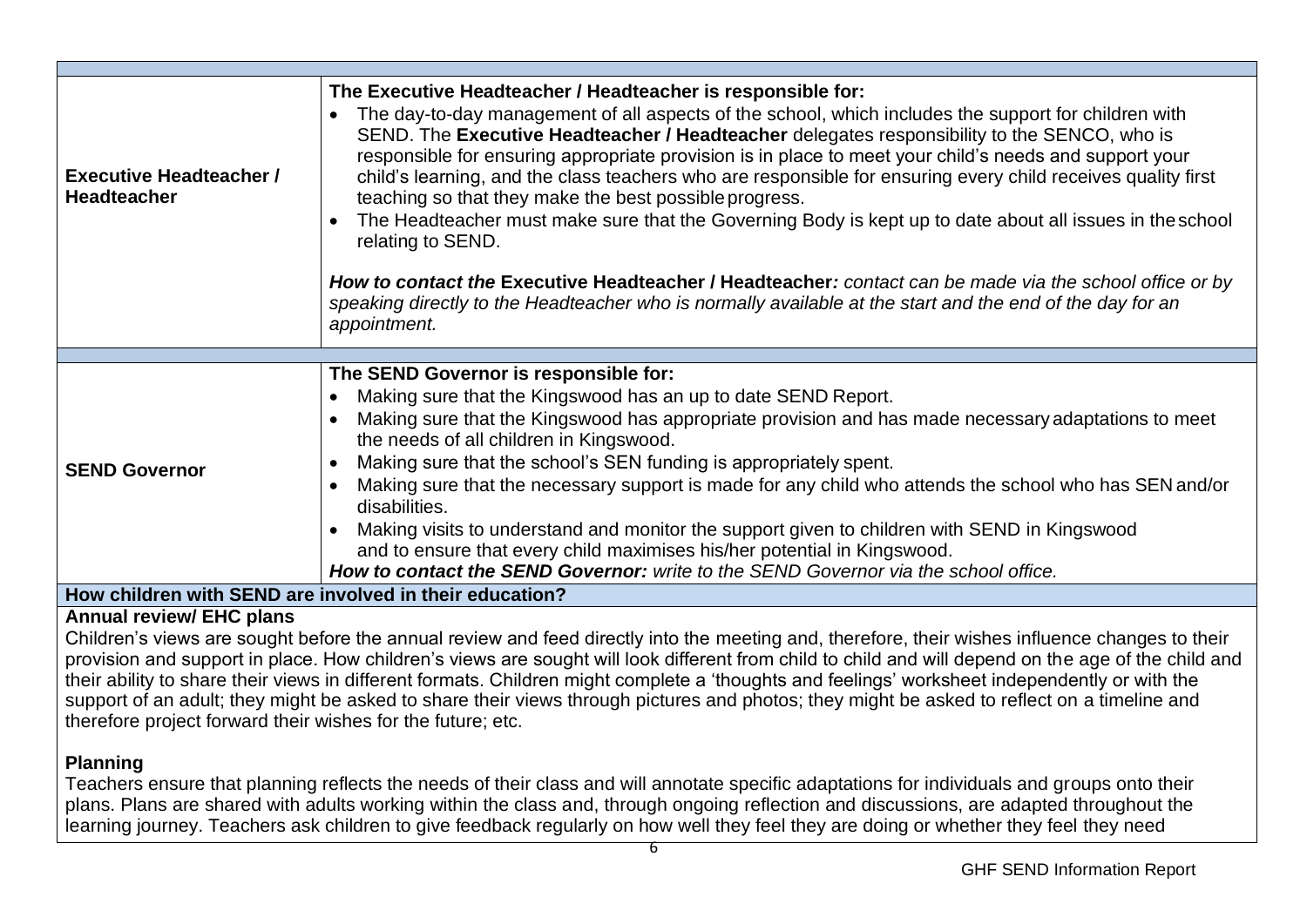additional support in certain areas. Plans are also adapted according to this feedback.

There are a range of methods/resources that children are able to access, depending on their learning styles and needs, e.g. sound buttons, text2speak, free-flow within reception, options for recording etc.

In addition to their involvement across the curriculum, discrete PSCHE/Circle Time lessons are taught, where specific issues arising in individual classes are addressed. These times are also often opportunities for children to share any worries they have.

#### **Target Setting**

Children know their targets for next steps in the core subjects and these are shared with them. They are actively involved in their target setting through IEP and provision planning meetings.

## **School Council**

Kingswood has an active school council. Class representatives are elected by the class and act as the voice of the class. They listen to their peers and regular school council meetings provide an opportunity for all children to share their views and ideas.

### **School Ethos**

We are an inclusive school and within school, a safe environment which nurtures expression is established. Children are encouraged to share their thoughts and feelings with adults in school.

We have a robust and consistent approach to bullying, which makes it clear that bullying will not be tolerated. Students with SEND may be more vulnerable to bullying and harassment and so particular care is taken to ensure that they feel supported and that any incidents are dealt with promptly. For full information about how we deal with bullying, please see our behaviour policy and our anti-bullying policy.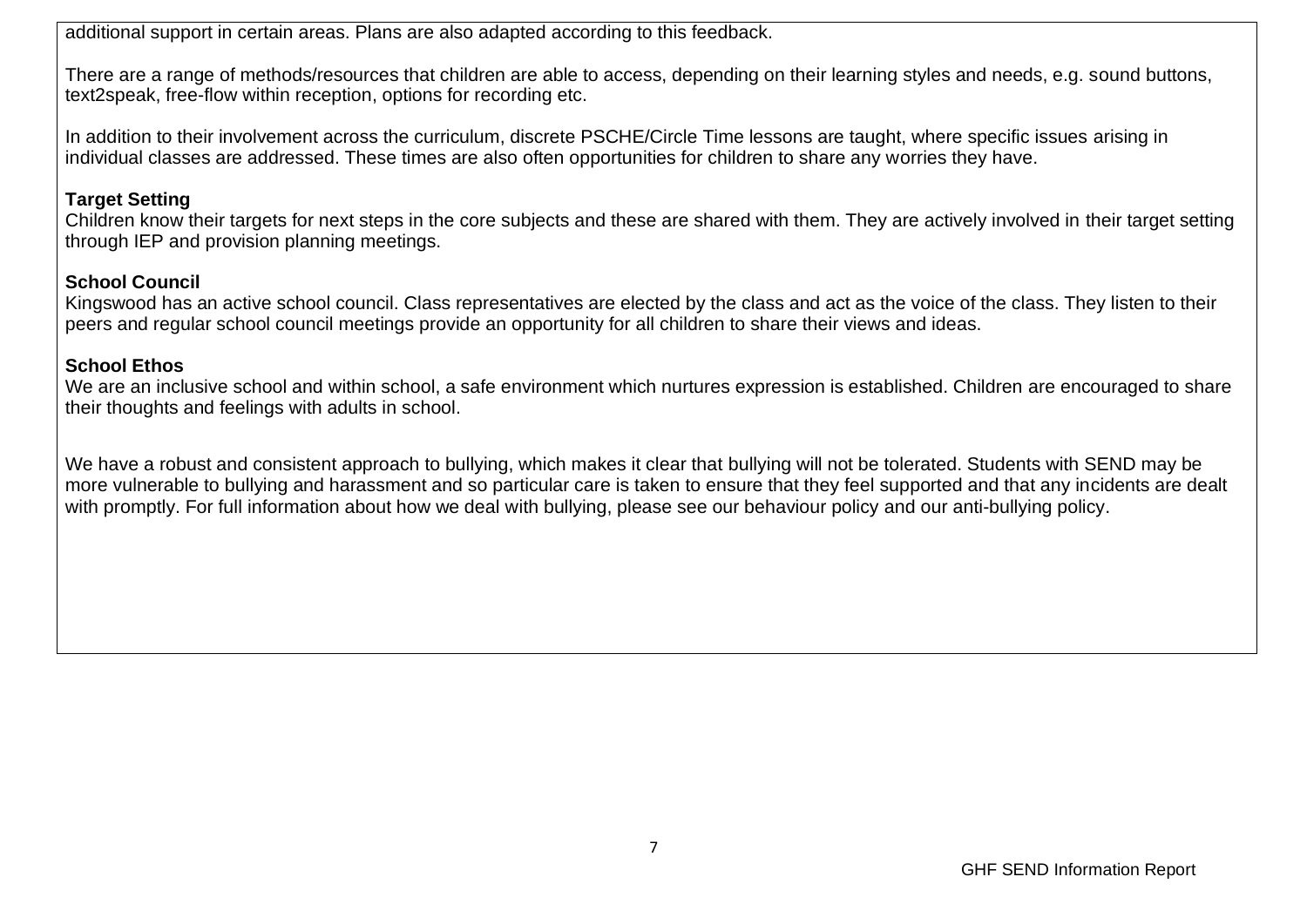## **B. HOW COULD MY CHILD GET HELP AT KINGSWOOD?**

**Children at Kingswood will get support that is specific to their individual needs. This may be provided by the class teacher or may involve:**

- **Additional Support Staff**
- **Outside Agencies (e.g. Autism Outreach Support, Speech and Language Service, Educational Psychology Service)**

| What are the different types of support available for all children, children with SEN and /or disabilities at Kingswood? |                                                                                                                                                                                                                                                                                                                                                                                                                                                                                                                                                                                                                                                                                                                                                                                                       |                                                          |
|--------------------------------------------------------------------------------------------------------------------------|-------------------------------------------------------------------------------------------------------------------------------------------------------------------------------------------------------------------------------------------------------------------------------------------------------------------------------------------------------------------------------------------------------------------------------------------------------------------------------------------------------------------------------------------------------------------------------------------------------------------------------------------------------------------------------------------------------------------------------------------------------------------------------------------------------|----------------------------------------------------------|
| <b>Type/level of Support -</b>                                                                                           | What this looks like -                                                                                                                                                                                                                                                                                                                                                                                                                                                                                                                                                                                                                                                                                                                                                                                | Who can receive this<br>support -                        |
| <b>Quality First Teaching</b>                                                                                            | $\triangleright$ The class teacher will ensure the following for all children:<br>o Provide Quality First Teaching<br>Have high expectations and be aspirational for all children<br>Ensure an adapted curriculum to meet all children's needs<br>$\circ$<br>Offer a broad and balanced curriculum<br>$\circ$<br>Provide a range of resources and teaching strategies to support all learning<br>$\circ$<br>needs<br>Ensure that individual strategies/resources are in place for children with<br>$\circ$<br>specific needs<br>o Provide a safe and trusted place for children to bring any concerns and<br>worries that are then addressed according to the federation's ethos and<br>policies                                                                                                      | All children in school<br>will receive this.             |
| <b>Universal Support</b>                                                                                                 | > The class teacher will have carefully monitored your child's progress and if it<br>is felt that they need some additional support in a particular area of learning,<br>the following support could be put into place:<br><b>Precision Teaching</b><br>$\circ$<br><b>Targeted Reading</b><br>$\circ$<br>Maths/literacy intervention<br>$\circ$<br>Chatterbugs (language support in Early Years Foundation Stage)<br>$\circ$<br>Chill-Out (additional play time support)<br>$\circ$<br>Trained peer mediators/playground ambassadors/young play leaders<br>$\circ$<br>(support within the playground) ensure positive school ethos for all<br>Playground games set up to target children with specific needs<br>$\circ$<br>'Keyworkers' identified for specific children in the playground<br>$\circ$ | All children in school<br>could receive this<br>support. |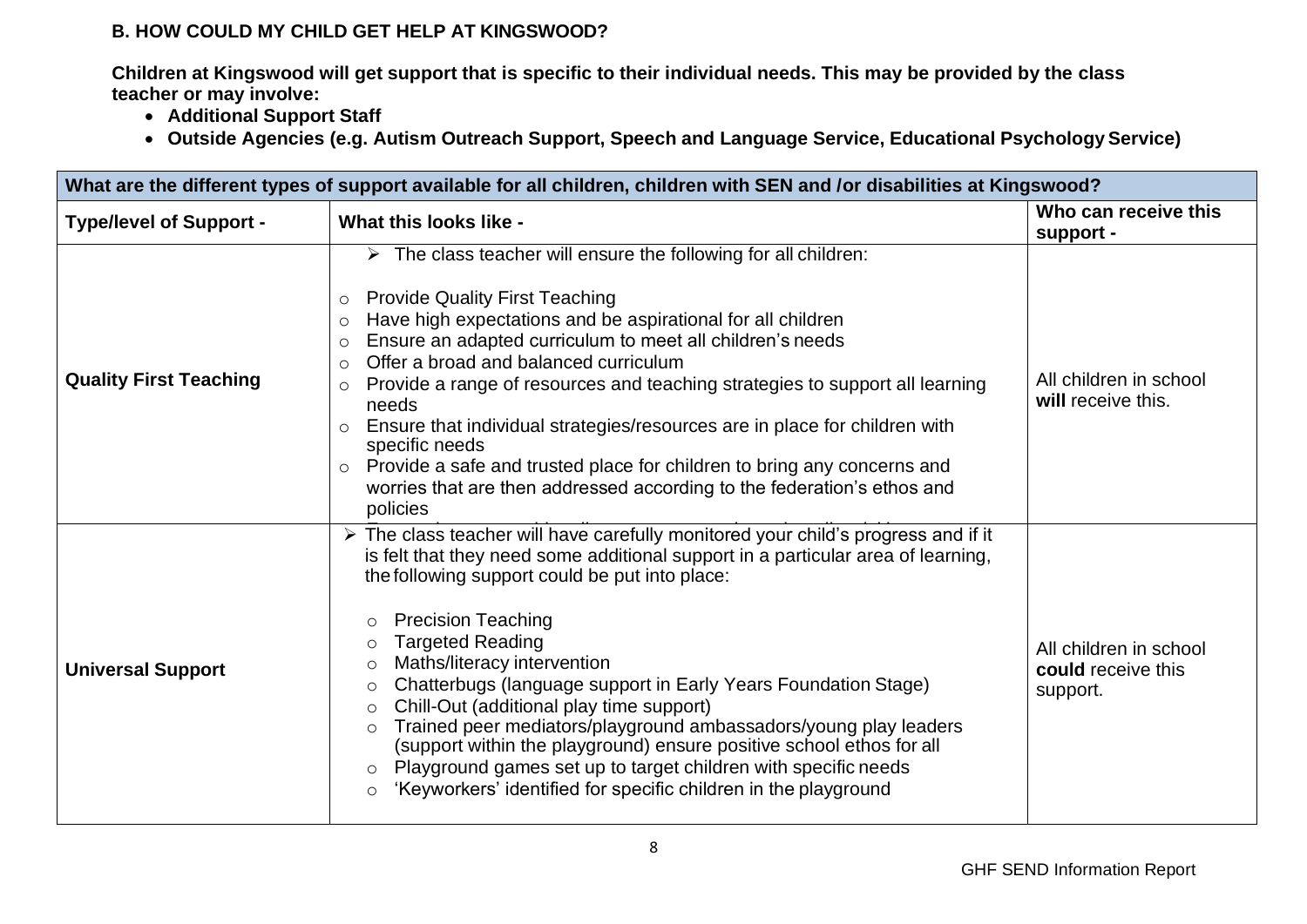|                                                                                                                                                                  | If you have any questions regarding the above support, please feel free to speak to<br>your child's class teacher or SENCO.                                                                                                                                                                                                                                                                                                                                                                                                                                                                                                                                                                                                                                                                                                                                                                                                                                         |                                                                                                                                 |
|------------------------------------------------------------------------------------------------------------------------------------------------------------------|---------------------------------------------------------------------------------------------------------------------------------------------------------------------------------------------------------------------------------------------------------------------------------------------------------------------------------------------------------------------------------------------------------------------------------------------------------------------------------------------------------------------------------------------------------------------------------------------------------------------------------------------------------------------------------------------------------------------------------------------------------------------------------------------------------------------------------------------------------------------------------------------------------------------------------------------------------------------|---------------------------------------------------------------------------------------------------------------------------------|
| <b>Targeted Support</b><br>Targeted Support can be for<br>individual children or groups,<br>and can be either in the<br>classroom or outside of the<br>classroom | > The class teacher will have carefully monitored your child's progress and if it is felt<br>that they have a specific gap in their learning and understanding, targeted support<br>will be put into place.<br>> You will be informed if your child is receiving targeted support.<br>$\triangleright$ There will be opportunities to discuss any interventions that have been put in place<br>to support your child's needs.<br>> Interventions may include small group work or individual sessions on a specific<br>target.<br>The Targeted Support that your child could receive is as follows:<br>Additional reading, writing or maths intervention/support<br>$\circ$<br>Mentoring<br>$\circ$<br>Fine and gross motor skills support<br>$\circ$<br><b>Movement breaks</b><br>$\circ$<br>Social and emotional support<br>$\circ$<br>If you have any questions regarding the above support, please feel free to speak to<br>your child's class teacher or SENCO. | Any child who has<br>specific gaps in their<br>understanding of a<br>subject/area of<br>learning could<br>receive this support. |
| <b>Specialist Support</b><br>Specialist Support can be for<br>individual children or groups,<br>and can be either in                                             | > Your child's teacher will have carefully checked your child's progress and may<br>decide that your child needs specialist support for their learning.<br>> Your class teacher/SENCO will discuss with you any specialist support that<br>your child is going to receive.<br>$\triangleright$ These interventions will have clear targets to help your child make progress.                                                                                                                                                                                                                                                                                                                                                                                                                                                                                                                                                                                        | Any child that<br>continues to have<br>significant gaps in<br>their learning and<br>development,                                |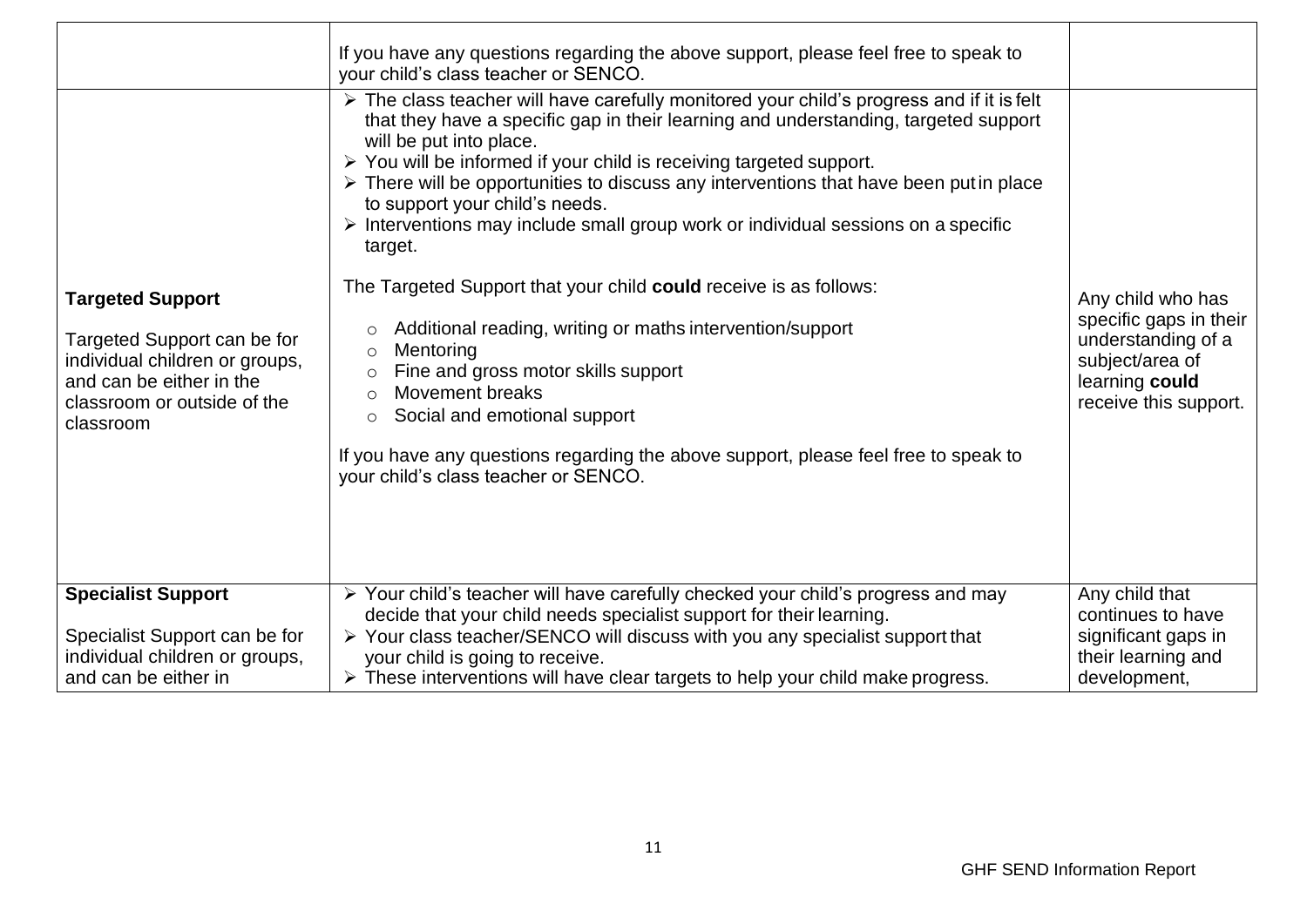| or outside the classroom.<br>Specialist Support can be run<br>by school staff or outside<br>agencies.                                                                                                                                                                                                                                             | > Specialist support from outside agencies may look different depending on the<br>individual child's needs. E.g. this may involve a professional working 1:1 with your<br>child or your child working within a small group.<br>The Specialist Support that your child could receive is as follows:<br>Creative Arts Therapy/Play Therapy<br>$\circ$<br>Nurture group<br>$\circ$<br>Mentoring from Future Men<br>$\circ$<br>Pupil Referral Unit (PRU) reintegration/behaviour support<br>$\circ$<br>Outreach Support Service (for autism, children with visual or hearing<br>$\circ$<br>impairments)<br><b>Occupational Therapy</b><br>$\circ$<br>Speech and Language Therapy<br>$\circ$<br><b>Educational Psychologist</b><br>$\circ$                                                                                                                                                                                                                                                                                                                                                                                                                                                                                                                                                                                                                                                                                                                                   | despite receiving<br>interventions at a<br>targeted level,<br>and/or has a<br>diagnosis and/or<br>presents with a<br>specific special<br>educational need<br>could receive this<br>support. |
|---------------------------------------------------------------------------------------------------------------------------------------------------------------------------------------------------------------------------------------------------------------------------------------------------------------------------------------------------|-------------------------------------------------------------------------------------------------------------------------------------------------------------------------------------------------------------------------------------------------------------------------------------------------------------------------------------------------------------------------------------------------------------------------------------------------------------------------------------------------------------------------------------------------------------------------------------------------------------------------------------------------------------------------------------------------------------------------------------------------------------------------------------------------------------------------------------------------------------------------------------------------------------------------------------------------------------------------------------------------------------------------------------------------------------------------------------------------------------------------------------------------------------------------------------------------------------------------------------------------------------------------------------------------------------------------------------------------------------------------------------------------------------------------------------------------------------------------|---------------------------------------------------------------------------------------------------------------------------------------------------------------------------------------------|
| <b>EHCP (Education, Health</b><br>and Care Plan)<br>A statutory assessment for an<br>EHCP will be initiated by the<br>SENCO in discussion with you,<br>if your child is identified as<br>needing a higher level of<br>individual and small group<br>support which cannot be<br>provided from the resources<br>already delegated to the<br>school. | $\triangleright$ If, despite quality first teaching, targeted intervention, advice and specialist<br>support from outside agencies that the school has provided from its own<br>resources, it is felt that your child needs further or more specialist input to make<br>progress, the school or you can request that the Local Authority makes a statutory<br>assessment for an Education, Health and Care Plan (EHCP).<br>This is a legal process and you can find full details about this on the website of your<br>residing local authority under their SEND/Local offer section.<br>This is done in full partnership with you and your child. After the school have sent<br>$\blacktriangleright$<br>the request to the Local Authority (LA), including a range of information about your<br>child provided by you as the parent as well as the school, the LA will decide whether<br>they think your child's needs are sufficient to require a statutory assessment.<br>$\triangleright$ If this is the case the local authority will ask you and all the professionals involved<br>with your child to write a report, to which your child contributes, outlining your child's<br>needs and how they should be met and the long and short term outcomes that are<br>being sought. A meeting involving you and relevant professionals will also be held.<br>$\triangleright$ If the Local Authority do not think your child needs this, they will ask the school to | Children whose<br>learning needs are<br>more severe,<br>complex and<br>potentially lifelong.                                                                                                |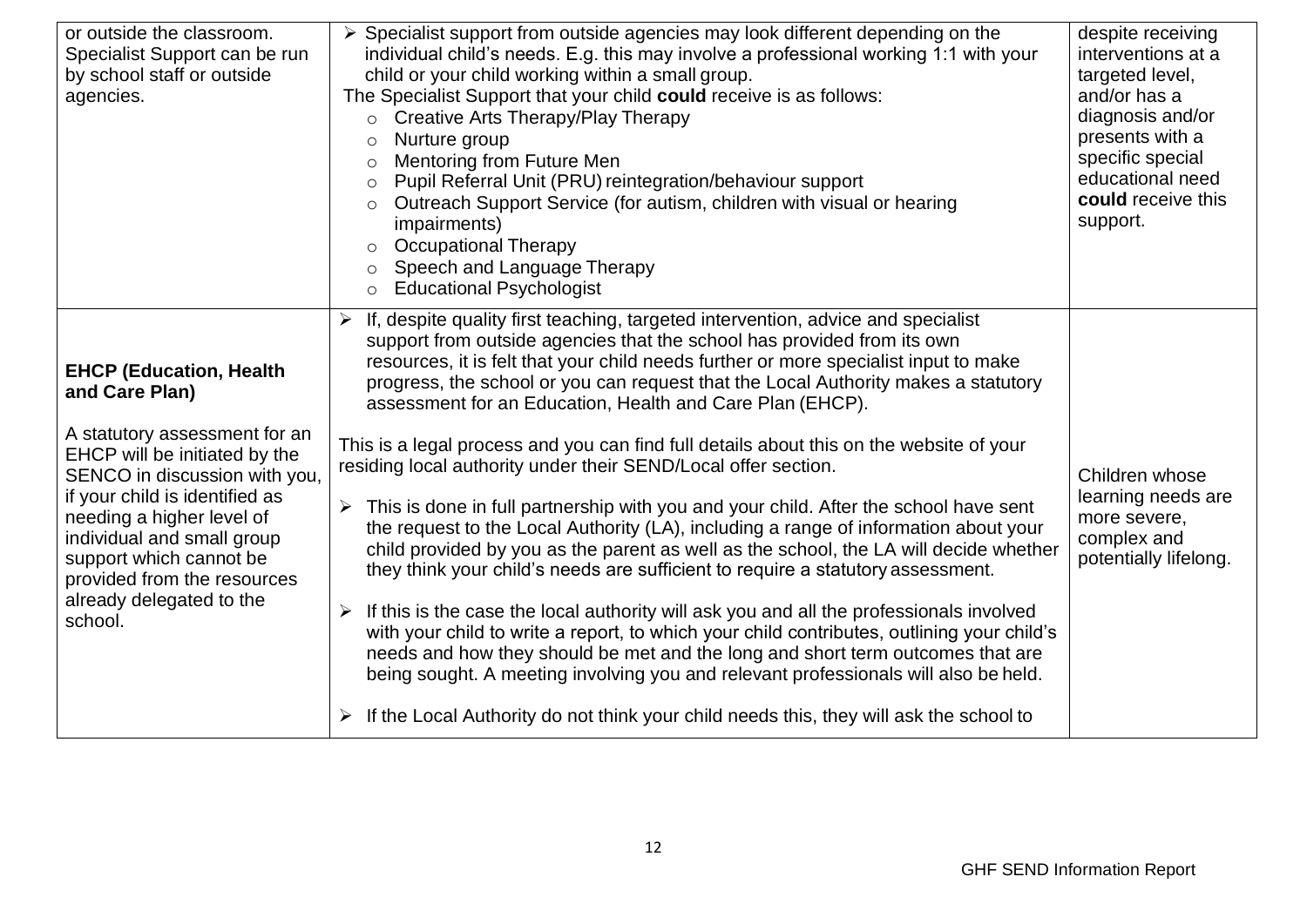|                                                                                   | continue with the SEN Support in School and provide further support to you and the<br>school to ensure your child's needs are met.<br>$\triangleright$ After the reports have all been sent in, an EHC Plan, to which you and your child will<br>contribute, will be prepared. It is called an Education Health and Care Plan because<br>it brings together all of the educational, health and social care needs that your child<br>may have in one plan.<br>$\triangleright$ The school must make its best endeavours to put in place the support identified in<br>the plan.<br>$\triangleright$ The progress your child makes with the support identified will be regularly reviewed<br>and changed according to the progress your child makes. |  |
|-----------------------------------------------------------------------------------|---------------------------------------------------------------------------------------------------------------------------------------------------------------------------------------------------------------------------------------------------------------------------------------------------------------------------------------------------------------------------------------------------------------------------------------------------------------------------------------------------------------------------------------------------------------------------------------------------------------------------------------------------------------------------------------------------------------------------------------------------|--|
| How will we support your child with identified SEND when he/she starts at school? |                                                                                                                                                                                                                                                                                                                                                                                                                                                                                                                                                                                                                                                                                                                                                   |  |
| <b>Admissions</b>                                                                 |                                                                                                                                                                                                                                                                                                                                                                                                                                                                                                                                                                                                                                                                                                                                                   |  |
| We take all applications on an individual basis.                                  |                                                                                                                                                                                                                                                                                                                                                                                                                                                                                                                                                                                                                                                                                                                                                   |  |

- Each child and their needs are considered on an individual basis.
- Reasonable adjustments will be made, wherever possible, if required, e.g. disabled access.
- Careful consideration is given to the most suitable class, with consideration being given to the current cohort and the supportrequired.
- New children arriving mid-year have identified buddies within the classroom. Contact is made with the previous school as well as visits carried out where possible to ensure comprehensive handover of information.

#### **Starting school**

- If your child has been allocated a place in our school by the local authority and your child has a SEND, please contact the school SENCO as soon as you receive the offer of a school placement as we may not have details of your child's needs at this stage.
- We will invite you to visit the school with your child to have a look around and speak to staff and meet the members who will work withyou and your child at school.
- If your child is starting in Nursery the nursery staff will carry out a home visit to discuss your child's needs.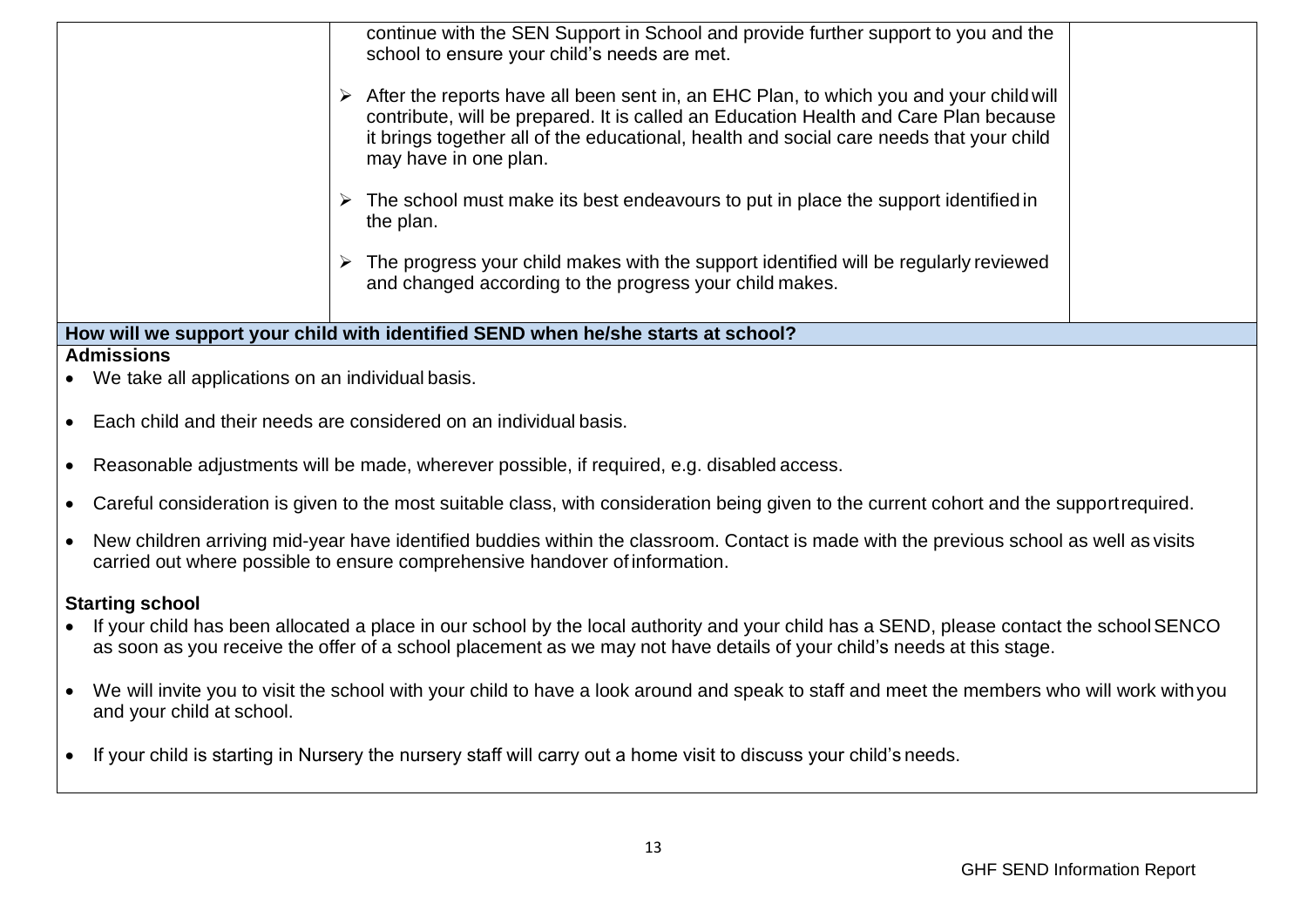- To help your child to settle more easily, we may suggest adaptations to the settling in period, but this will be agreed with you and the class teacher.
- If your child has not already visited, and if appropriate, your child will be encouraged to visit the school in advance of starting to meet the staff they will be working with and their class mates.
- Following the settling in period, the class teacher may arrange an early meeting with you to review your child's learning and progress. The school operates an open door policy if you would like to meet with a member of staff.
- The staff will then hold regular meetings in school to monitor the progress of your child and invite you into school at least once a term to review this with you.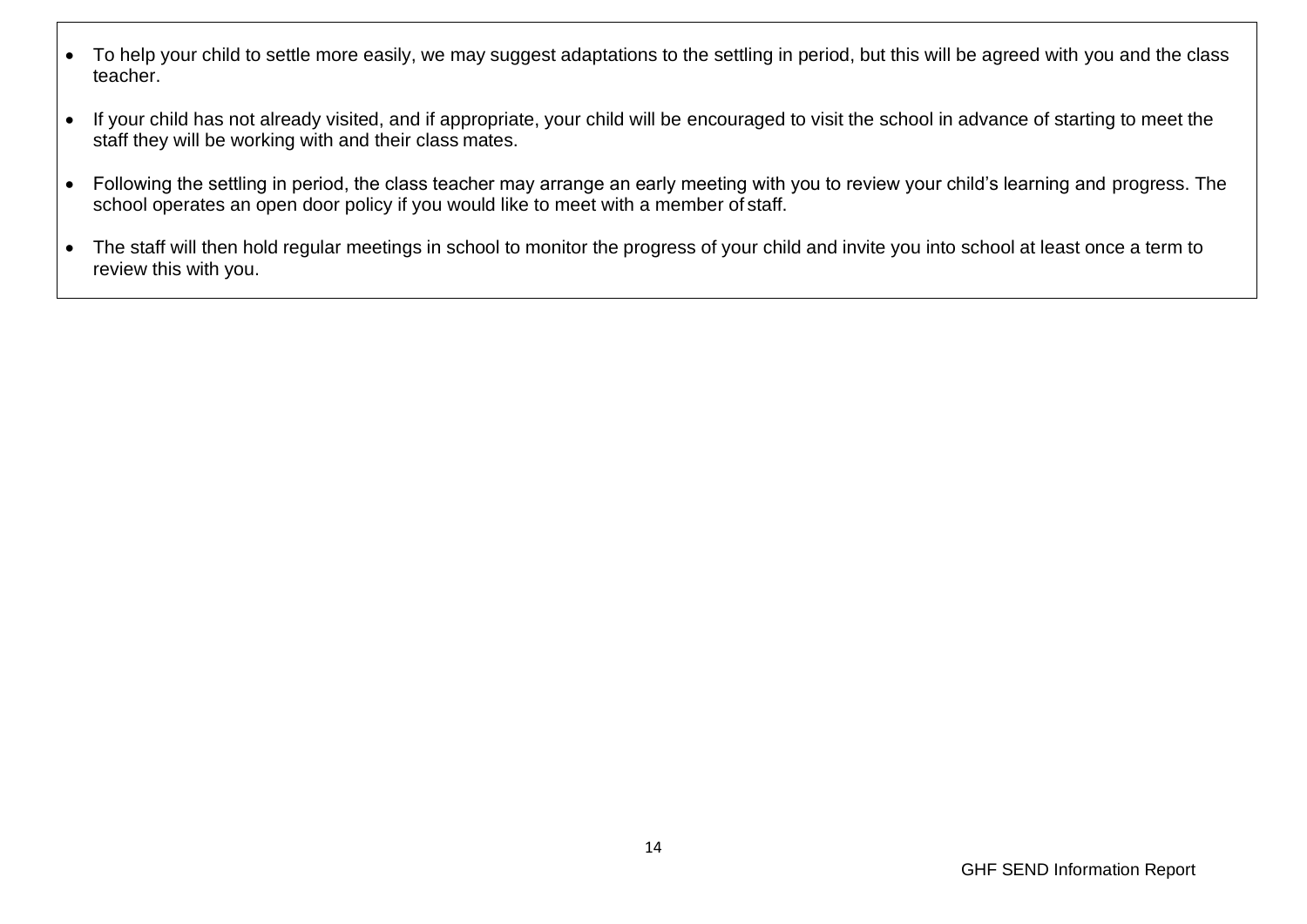#### **How can I let the school know I am concerned about my child's progress in school?**

- If you have any concerns we recommend you speak to your child's class teacher initially.
- Further discussion can be held between yourself, your child's class teacher and the school SENCO to discuss yourconcerns.
- If you are not happy with support put into place for your child you can contact the Headteacher. If you are still dissatisfied after you have contacted the Headteacher, you can contact the school SEND Governor.

**How will the school let me know if they have any concerns about my child's learning in school?**

- The class teacher will raise any concerns that they have regarding your child's progress and learning throughout the year with you.
- The teacher will discuss your child's progress with you at our termly parents' evenings when you will be informed of your child's progress and any additional support being given.
- We have regular meetings between the class teacher, SENCO and senior members of staff in the school to ensure all children are making progress.
- If your child is identified as not making expected progress, the school will put identified support in place.
- If your child is still not making expected progress the school will discuss with you:
	- o Any further interventions or referrals to outside professionals to support your child's learning
	- o How we could work together with external agencies to support your child at home/school.

| Who are the other people providing services to children with SEN in this school? |                                                                                                                                                                                                                                                        |
|----------------------------------------------------------------------------------|--------------------------------------------------------------------------------------------------------------------------------------------------------------------------------------------------------------------------------------------------------|
| A. Directly funded by<br>the school                                              | <b>Family Services Team</b><br><b>Future Men</b><br>Occupational Therapy (commissioned consultancy work)<br>Creative Arts Therapy Team/Play Therapist<br>Health and Well-being consultant<br>Pupil Referral Unit (PRU) reintegration/behaviour support |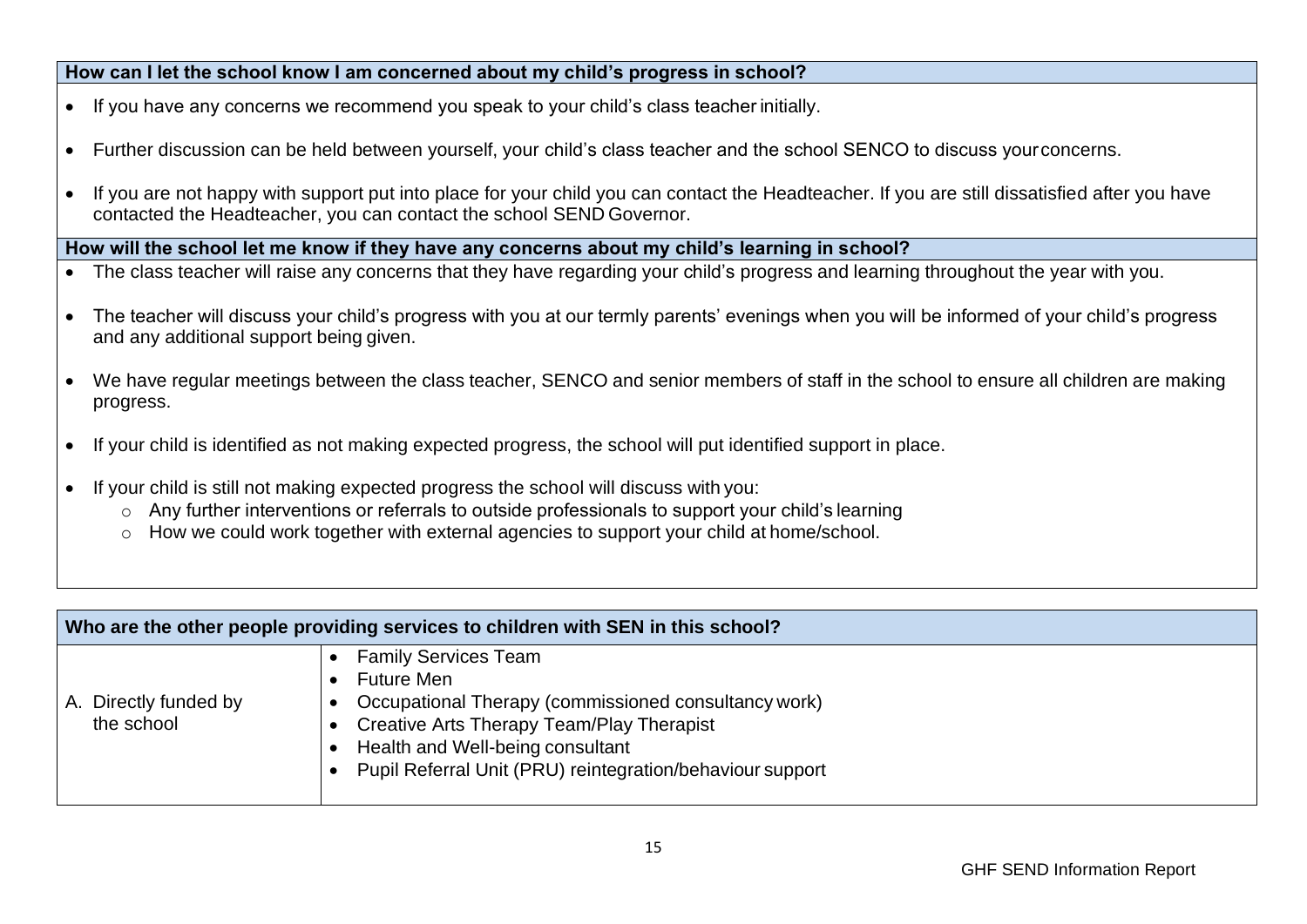|                              | <b>Occupational Therapy (SENP)</b>                                                                                                            |
|------------------------------|-----------------------------------------------------------------------------------------------------------------------------------------------|
|                              | Speech and Language Therapy (independent)                                                                                                     |
|                              | Speech and Language Therapy (NHS commissioned service)                                                                                        |
|                              | <b>Educational Psychologist</b>                                                                                                               |
|                              |                                                                                                                                               |
|                              | If you have any questions regarding the above support, please feel free to speak to your child's class teacher<br>or SENCO.                   |
|                              | <b>Autism Outreach Support</b><br>$\bullet$                                                                                                   |
|                              | <b>Hearing Impairment Outreach service</b>                                                                                                    |
| B. Paid for centrally by the | Visual Impairment Outreach service                                                                                                            |
| <b>Local Authority but</b>   | LIAS (Lambeth Information Advice and Support Team) and SIAS (Southwark Information Advice and                                                 |
| delivered in school          | Support Team) service (to support parents through the SEN processes and procedures)                                                           |
|                              |                                                                                                                                               |
|                              | If you have any questions regarding the above support, please feel free to speak to your child's class teacher                                |
|                              | or SENCO.                                                                                                                                     |
|                              | <b>Occupational Therapy (NHS)</b>                                                                                                             |
| C. Provided and paid for by  | Speech and Language Therapy Core Offer (NHS) – commissioned by Gipsy Hill Federation                                                          |
| the Health Service           | <b>Community Paediatric service (NHS)</b>                                                                                                     |
|                              | <b>CAMHS</b><br>$\bullet$                                                                                                                     |
|                              |                                                                                                                                               |
|                              | If you have any questions regarding the above support, please feel free to speak to your child's class teacher                                |
|                              | We work with a number of voluntary agencies to support a child's individual needs. For example, National                                      |
|                              | Autistic Society, MENCAP, bereavement services                                                                                                |
| D. Voluntary agencies        |                                                                                                                                               |
|                              | If you have any questions regarding the above support, please feel free to speak to your child's class teacher                                |
|                              | or SENCO.                                                                                                                                     |
|                              | The contact details for the support services can be found on the school website www.gipsyhillfederation.org.uk and on the Lambeth Local Offer |
|                              | website www.younglambeth.org/local-offer/landing-pages/local-offer.html                                                                       |
|                              | The Lambeth Local Offer Web site contains full information of the services available to children, young people and their families.            |
|                              |                                                                                                                                               |
|                              |                                                                                                                                               |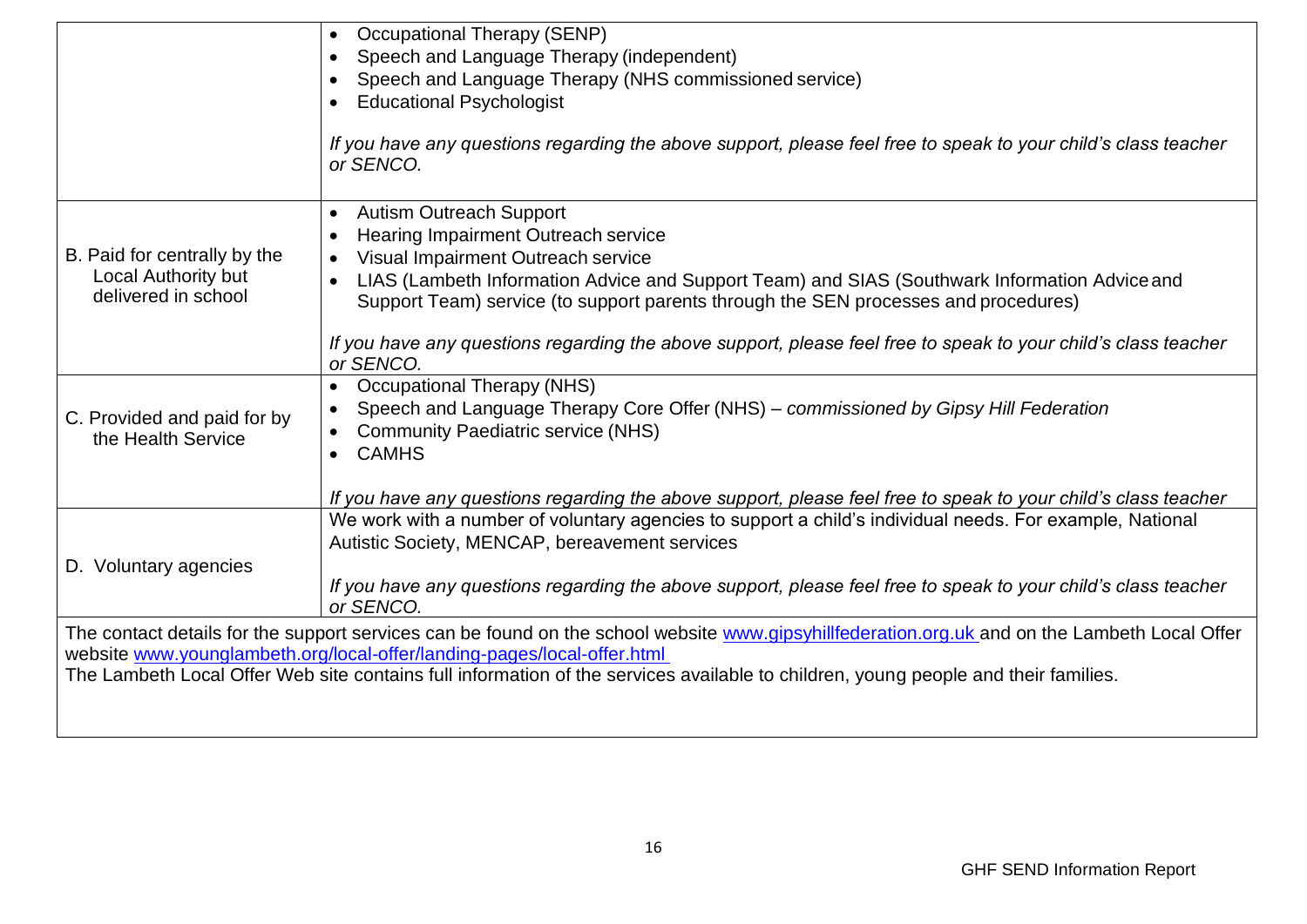#### **How is the effectiveness of provision made for children with SEND evaluated?**

- Regular opportunities for observations, peer observation, learning walks, moderation and reflective professional dialogue with teaching staff
- Impact of provision on the attainment and progress of each individual discussed at pupil review meetings
- Provision mapping cycles (3 times per year) including reviews of interventions and impact evaluations of interventions
- In-depth knowledge of children
- Interventions are monitored and evaluated for impact on pupil outcomes

**How are the adults in school helped to work with children with an SEND and what training do they have?**

- The SENCO will collaborate with the class teacher and support staff in planning for children with SEND.
- The school has a school development plan, including identified training needs for all staff to improve the teaching and learning of children including those with SEND. This may include whole school training on SEND issues or to support identified groups of learners in school, such as children with ASD, dyslexia etc.
- The school delivers whole staff training to disseminate knowledge, strategies and experience, to ensure consistency of the school's approach for children with a SEND.
- Individual teachers and support staff attend training courses run by the school during INSET days, and through outside agencies that are relevant to the needs of specific children in their class e.g. from the ASD Outreach service or medical /health training to support staff in implementing care plans.
- Individual training can be arranged for an identified staff member linked with the needs of a child with special educational needs and/or disabilities or identified through the school's performance management process.
- SENCOs access additional training to teaching staff to support them to train and support staff in the delivery of Quality First Teaching forall learners with SEND. This might include access to more specialised training on certain areas of SEN or a focus on pedagogies, approaches and resources for children with SEND. SENCOs also access wide ranging peer support from within the federation team, facilitated through centralised training opportunities as well as half-termly federation SENCO meetings.
- Weekly training takes place for all teachers and support staff. If you would like to hear about the training which is currently taking place or has taken place by the staff members in the school, please speak to the Headteacher or SENCO/ Deputy Headteacher.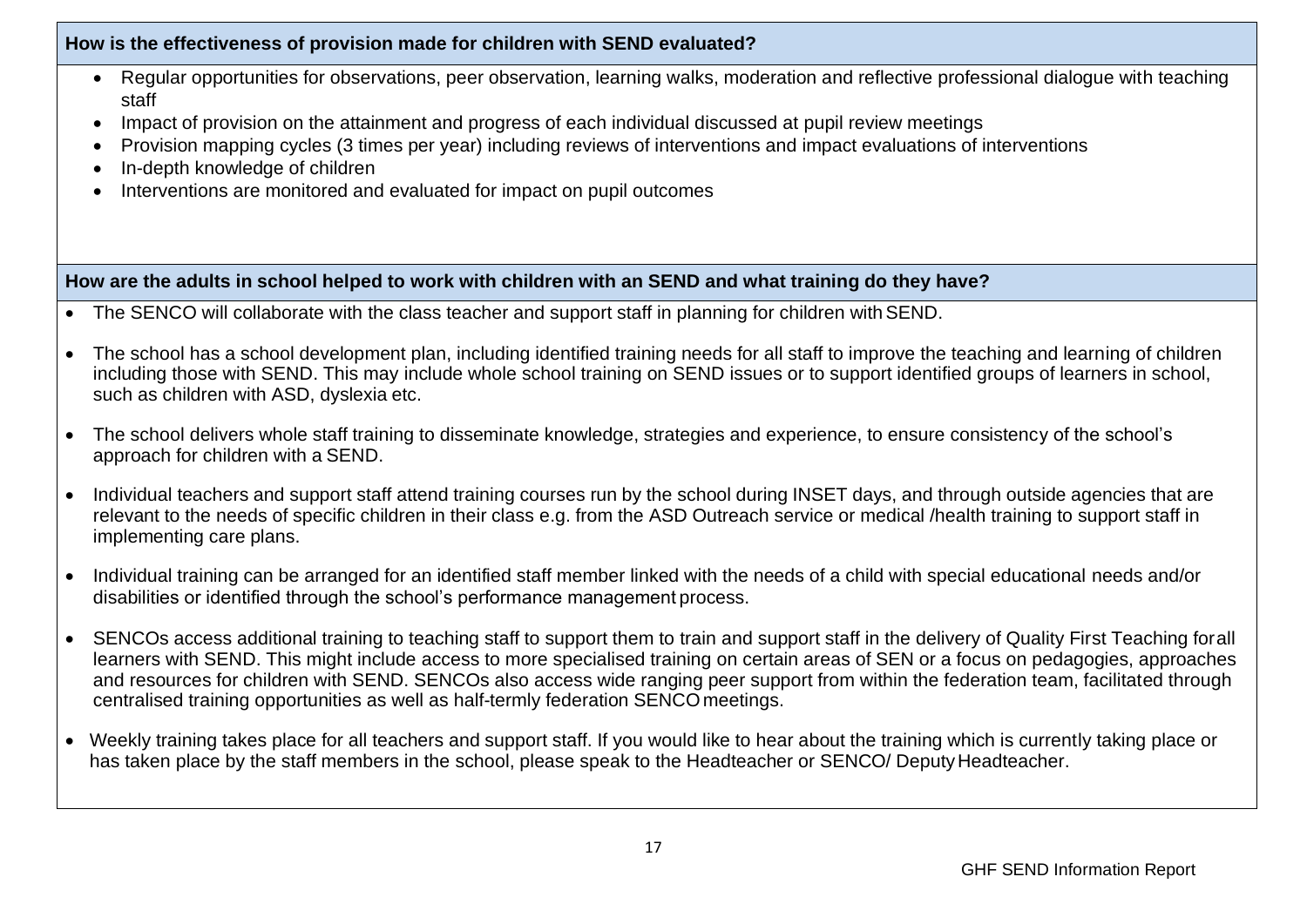### **How will the teaching be adapted for my child with SEND, including exam arrangements?**

- The class teachers plan lessons according to the specific needs of all groups of children in their class, and will ensure that learning tasks are adapted to enable your child to access their learning as independently as possible.
- Trained support staff can implement the teachers modified/adapted planning to support the needs of your childwhere necessary.
- Specific resources and strategies will be used to support your child individually, in groups and in the classroom so that they can learnmost effectively.
- Planning and teaching will be adapted on a daily basis if needed to meet your child's learning needs and increase your child's access to what is on offer.

#### **Exam Arrangements**

- Movement breaks
- Small group environment to support children with focus and concentration where appropriate
- Support reading the paper where appropriate

Where necessary, applications will be made for the following access arrangements:

- Additional time
- Scribes
- Dyslexic friendly paper
- Transcript
- Touch typing
- EAL provision for those new to the country within the last year and a half and registered in official language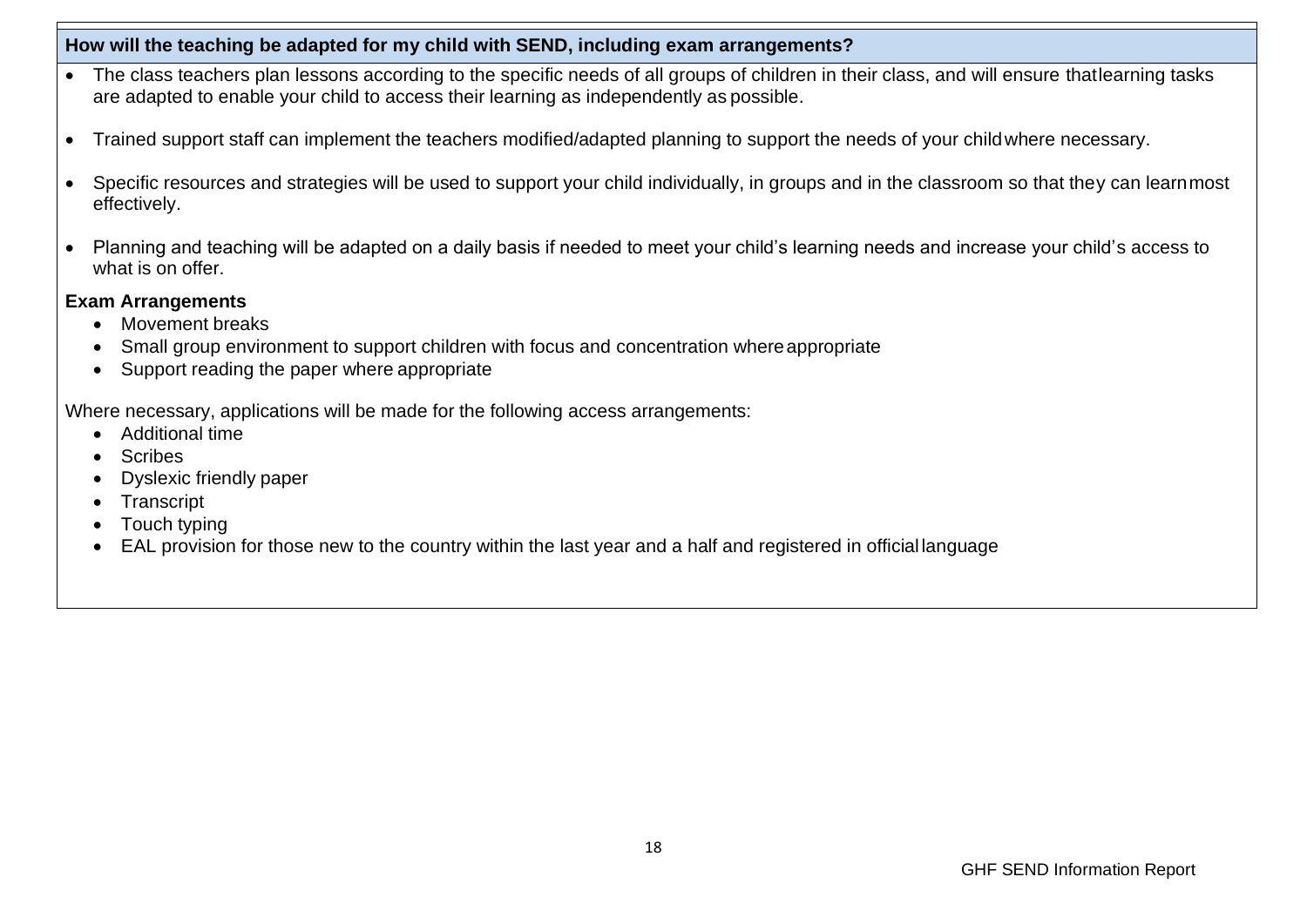### **How will we measure the progress of your child in school? And how will I know about this?**

- Your child's progress is continually monitored by the class teacher.
- Your child's progress is reviewed summatively twice a year, through assessment weeks and pupil progress meetings as well as careful moderation. Provision for children with an EHC plan is also reviewed at termly Individual Education Plan meetings that are shared with parents. Age-related standards of attainment are given in reading, writing, maths and science in accordance with the National Curriculum. This is discussed as well as progress in other areas, as appropriate, such as attendance, engagement in learning and social and emotional development.
- At the end of each key stage (i.e. at the end of year 2 and year 6) all children aremore formally assessed. These are called SATs.
- The progress of children with an EHC Plan is formally reviewed at an Annual Review with all adults, including parents involved with the child's education.
- There are a range of ways to keep you informed, which may include:
	- o Home/school learning diary
	- o Home/school contact book
	- o Letters/certificates sent home
	- o Additional meetings as required
	- o Annual Reviews
	- o Termly reports and parents' meetings.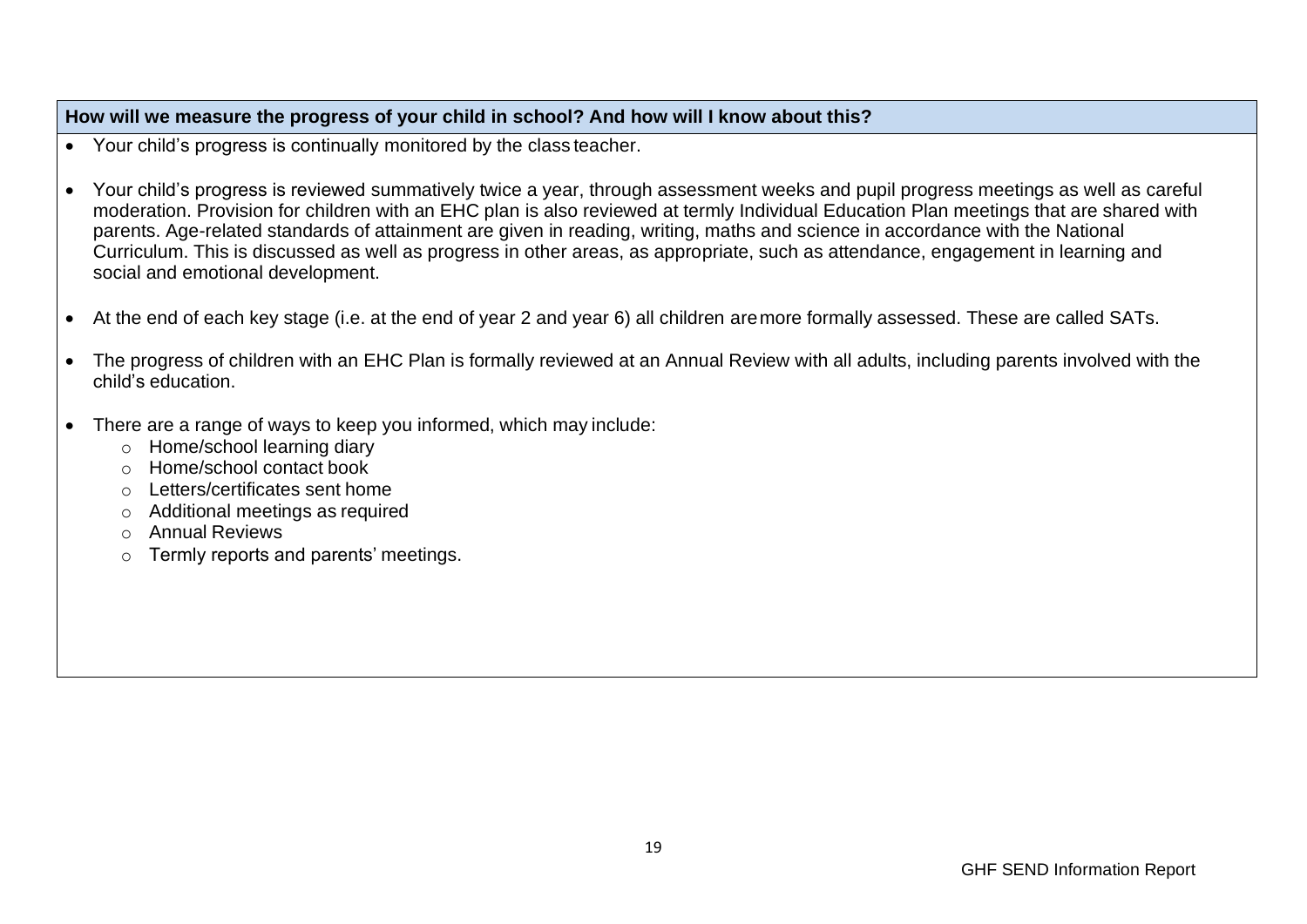#### **What support do we have for you as a parent of a child with an SEN and/or disabilities?**

- Wewould like you to talk to your child's class teacher regularly so we know what your child is doing at home and we can tell you about what we are doing in school. This is to ensure that we are doing similar things to support them both at home and school and can share what is working in both places.
- The SENCO is available to meet with you to discuss your child's progress or any concerns/worries you may have.
- All informationfrom outside professionals will be discussed with you by the person involved directly, or where this is not possible, in a report. The SENCO will also arrange to meet with you to discuss any new assessments and ideas suggested by outside agencies for your child.
- If your child has an EHC Plan, their IEP will be reviewed with your involvement each term.
- Home Learning will be adjusted as needed to your child's individual needs.
- A home/school contact book may be used to support communication with you, when this has been agreed to be useful for you and your child.

# **In addition:**

- We regularly hold workshops for parents of all children in the school, for example in relation to reading, phonics or maths. We will be happy to discuss any necessary adaptations for your child.
- The external professionals involved with your child will be happy to meet with you on request.
- We will be happy to consider any ideas that you may have to further support your child.

*If your child is undergoing statutory assessment for an EHC Plan, you will also be supported by the Children's Services SEN Team. They will ensure that you fully understand the process.*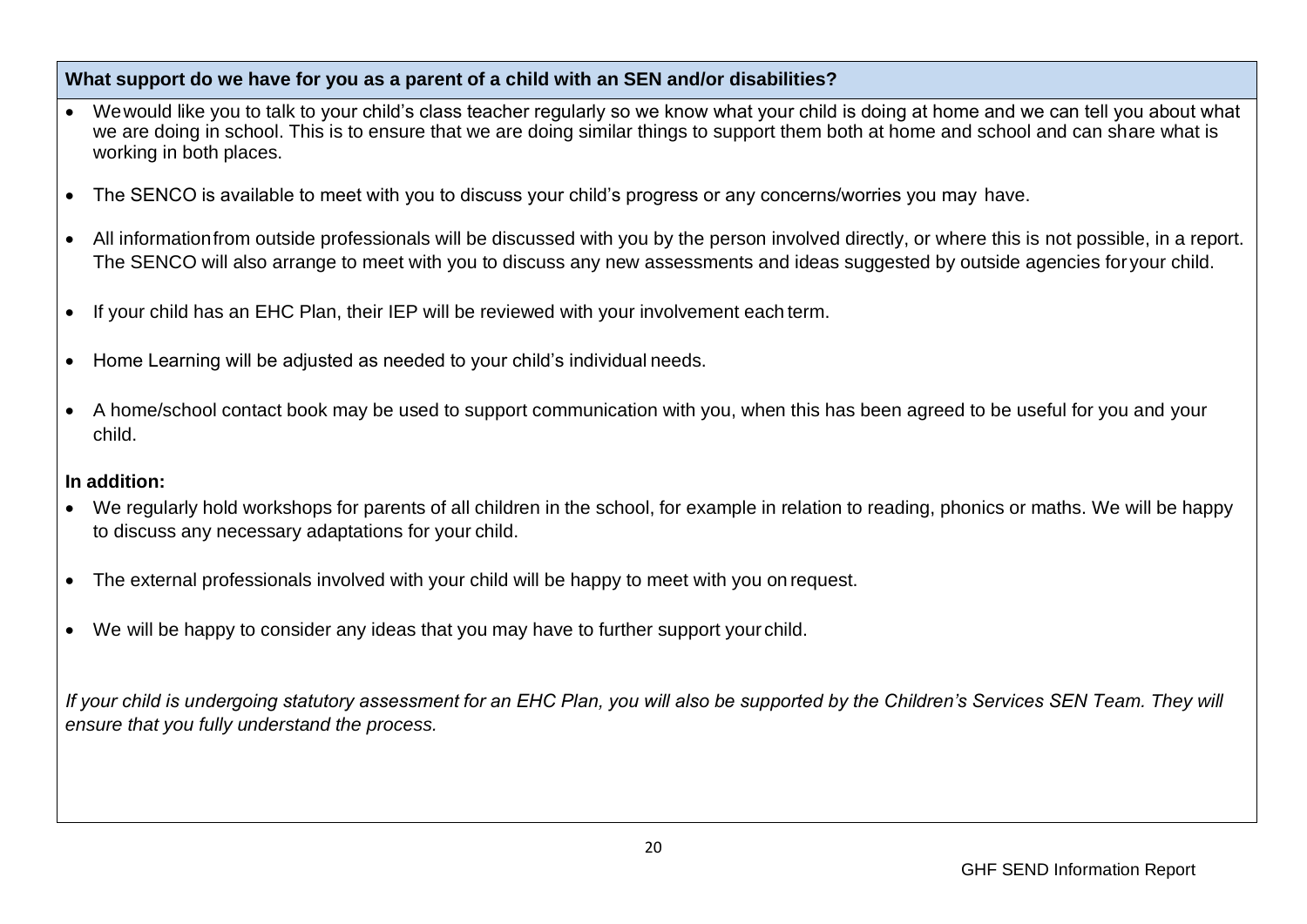### **How have we made this school physically accessible to children with SEND?**

- Where possible our schools are accessible to children with physical disability via ramps and a lift.
- Class allocations can be adapted to ensure rooms are accessible for children with disabilities.
- Where possible our schools have designated calm/sensory spaces for children to access.
- We ensure that equipment used is accessible to all children regardless of theirneeds.
- Where appropriate staff will be trained to support your child's needs.
- For details and queries about accessibility plans, please speak with your school's SENCO.

#### **How will we support your child when they are leaving this school? OR when moving on to another class?**

We recognise that 'moving on' ('transition') can be difficult for a child with SEND and take steps to ensure that any transition is a smooth as possible.

- If your child is moving to another school:
	- o We will talk with your child to identify how they are feeling about the move and discuss with them how to make it as positivean experience as possible.
	- o We will contact the new school's SENCO and ensure s/he knows about any special arrangements or support that needs to be made for your child.
	- o Where possible we will support a visit to the new school in advance of the move.
	- o We will make sure that all records about your child are passed on as soon aspossible.
	- o Where appropriate, your child may be provided with a transition book to support them with the move to a new school.
- When moving classes in school:
	- o You will be informed of your child's new teacher prior to the move and you will be invited to meet with them.
	- o Information will be passed on to the new class teacher in advance and any IEPs will be shared with the new teacher.
	- o Where appropriate, your child may be provided with a transition book to support them with the move to a new class.
- In Year 6:
	- o Our SENCO arranges meetings (telephone orface to face) with new schools to discuss the specific needs of your child with the SENCO of their secondary school.
	- o Your child will take part in circle times in school, to support their understanding of the changes ahead. This may include creating a 'Personal Passport' which includes information about themselves for their new school.
	- o We work in partnership with secondary schools and parents to ensure that where possible all children will visit their new school.